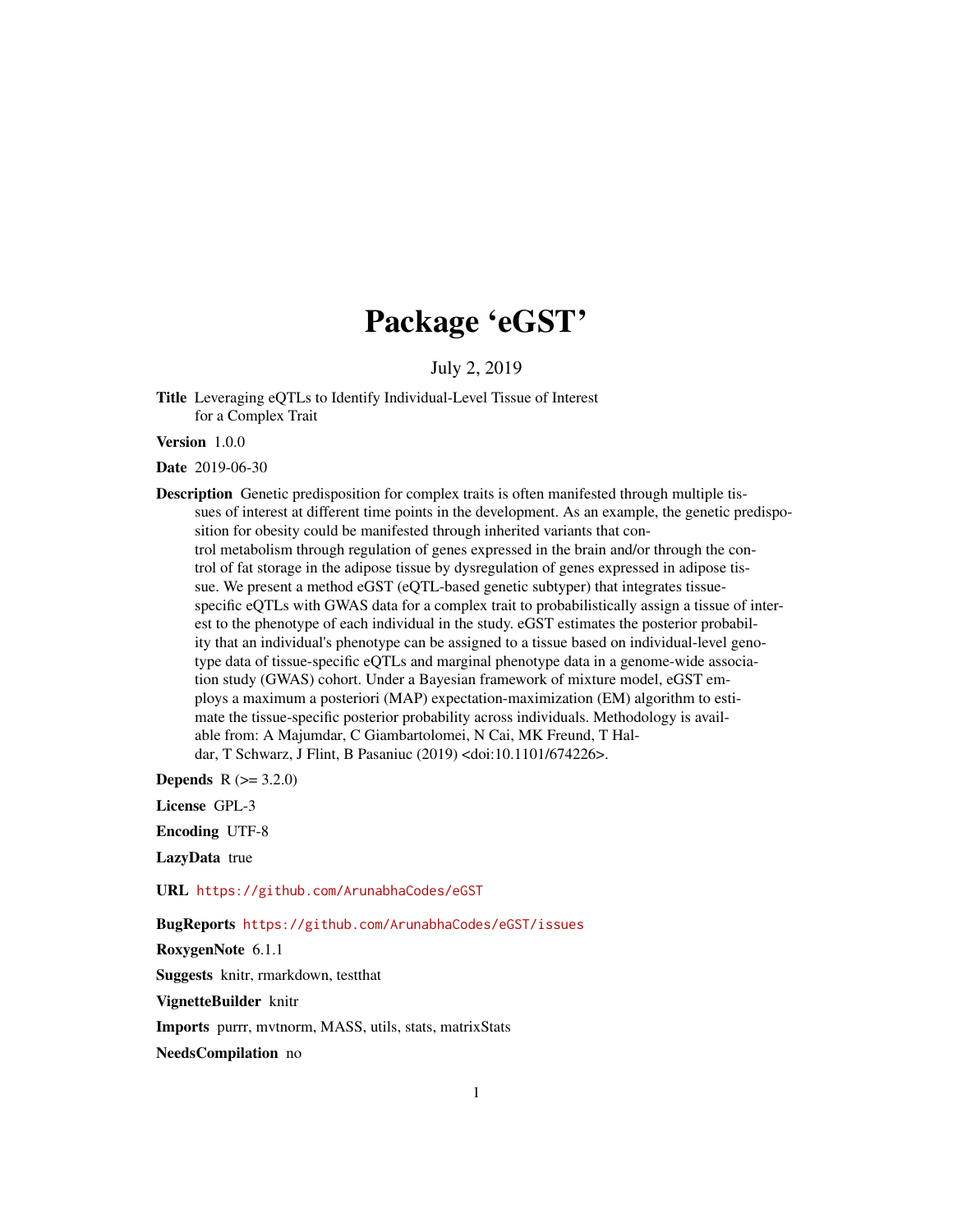<span id="page-1-0"></span>Author Arunabha Majumdar [aut, cre], Tanushree Haldar [aut], Bogdan Pasaniuc [aut] Maintainer Arunabha Majumdar <statgen.arunabha@gmail.com> Repository CRAN Date/Publication 2019-07-02 15:00:03 UTC

### R topics documented:

| Index |  |  |  |  |  |  |  |  |  |  |  |  |  |  |  | - 6 |  |
|-------|--|--|--|--|--|--|--|--|--|--|--|--|--|--|--|-----|--|

eGST-package *eGST (eQTL-based Genetic Sub-Typer): Leveraging eQTLs to identify individual-level tissue of interest for a complex trait.*

#### **Description**

Genetic predisposition for complex traits is often manifested through multiple tissues of interest at different time points in the development. As an example, the genetic predisposition for obesity could be manifested through inherited variants that control metabolism through regulation of genes expressed in the brain and/or through the control of fat storage in the adipose tissue by dysregulation of genes expressed in adipose tissue. We present a method eGST that integrates tissue-specific eQTLs with GWAS data for a complex trait to probabilistically assign a tissue of interest to the phenotype of each individual in the study. eGST estimates the posterior probability that an individual's phenotype can be assigned to a tissue based on individual-level genotype data of tissue-specific eQTLs and marginal phenotype data in a GWAS cohort. Under a Bayesian framework of mixture model, eGST employs a maximum a posteriori (MAP) expectation-maximization (EM) algorithm to estimate the tissue-specific posterior probability across individuals.

#### Functions

[eGST](#page-2-1) It estimates the posterior probability that the genetic susceptibility of the phenotype of an individual in the study is mediated through eQTLs specific to a tissue of interest. The phenotype across individuals can be classified into tissues under consideration based on the estimated tissue-specific posterior probability across individuals.

#### Author(s)

Maintainer: Arunabha Majumdar <statgen.arunabha@gmail.com>

Authors:

- Tanushree Haldar <tanushree.haldar@gmail.com>
- Bogdan Pasaniuc <pasaniuc@ucla.edu>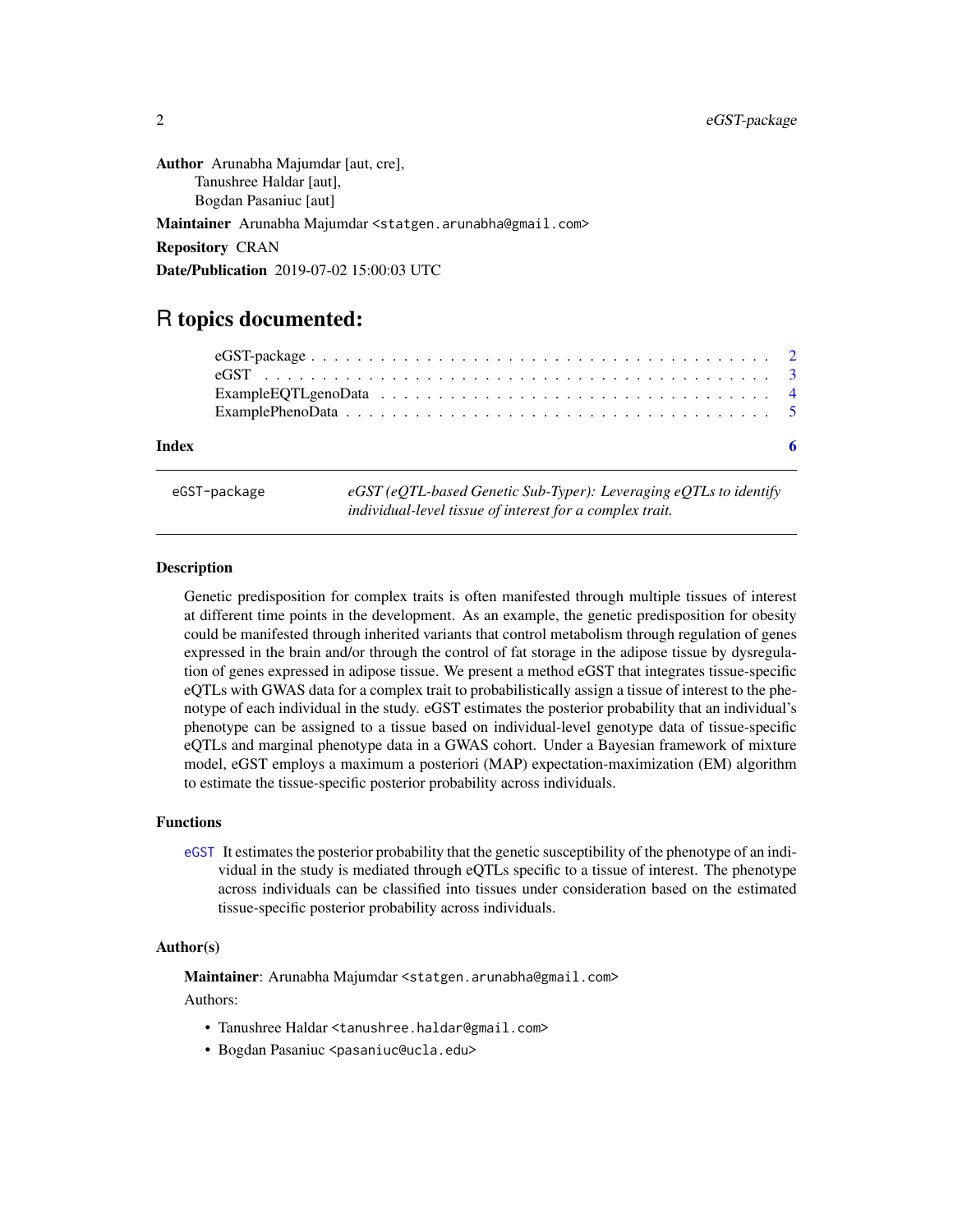#### <span id="page-2-0"></span> $\epsilon$ GST  $\frac{3}{3}$

#### References

Majumdar A, Giambartolomei C, Cai N, Freund MK, Haldar T, J Flint, Pasaniuc B (2019) Leveraging eQTLs to identify tissue-specific genetic subtype of complex trait. bioRxiv.

#### See Also

Useful links:

- <https://github.com/ArunabhaCodes/eGST>
- Report bugs at <https://github.com/ArunabhaCodes/eGST/issues>

<span id="page-2-1"></span>eGST *Run eGST.*

#### Description

Run eGST to estimate the posterior probability that the genetic susceptibility of the phenotype of an individual in the study is mediated through eQTLs specific to a tissue of interest. To create sets of tissue-specific eQTLs in your context, please see our manuscript: Majumdar A, Giambartolomei C, Cai N, Freund MK, Haldar T, J Flint, Pasaniuc B (2019) Leveraging eQTLs to identify tissuespecific genetic subtype of complex trait, bioRxiv.

#### Usage

```
eGST(pheno, geno, tissues, logLimprovement = 5 * 10^(-8),
  seed\_choice = sample(1:1000, size = 1), nIter = 100)
```
#### Arguments

| pheno           | A numeric vector of length N where N is the number of individuals. It contains<br>the GWAS phenotype values of individuals. No default.                                                                                                                                                                                                                                                                                                                                                                                                                 |
|-----------------|---------------------------------------------------------------------------------------------------------------------------------------------------------------------------------------------------------------------------------------------------------------------------------------------------------------------------------------------------------------------------------------------------------------------------------------------------------------------------------------------------------------------------------------------------------|
| geno            | A list with K elements where K is the number of tissues. Each element of geno<br>is the genotype matrix of the eQTLs specific to a tissue in the GWAS cohort.<br>So j-th element of geno is N by Mj matrix containing the genotype data of N<br>individuals (rows) at Mj eQTLs (columns) specific to j-th tissue. Each eQTL is<br>a bi-allelic SNP with minor allele frequency $> 0.01$ . Genotypes at each eQTL<br>must be normalized across N individuals. If $0/1/2$ valued genotype matrix is<br>provided, it is internally normalized. No default. |
| tissues         | A character vector of length K. It contains the names of tissues of interest in the<br>analysis. The order of tissues in this vector must match the order of tissues in<br>the previous argument 'geno'. No default.                                                                                                                                                                                                                                                                                                                                    |
| logLimprovement |                                                                                                                                                                                                                                                                                                                                                                                                                                                                                                                                                         |
|                 | A positive real number specifying the minimum possible improvement of data<br>log-likelihood in MAP-EM stopping criterion. Default $5 * 10^(-8)$ .                                                                                                                                                                                                                                                                                                                                                                                                      |
| seed_choice     | An integer providing the choice of random seed for initialization in MAP-EM<br>algorithm. Default is an integer randomly selected in $(1, \ldots, 1000)$ .                                                                                                                                                                                                                                                                                                                                                                                              |
| nIter           | An integer providing the maximum number of iterations allowed in the MAP-<br>EM algorithm. Default is 100.                                                                                                                                                                                                                                                                                                                                                                                                                                              |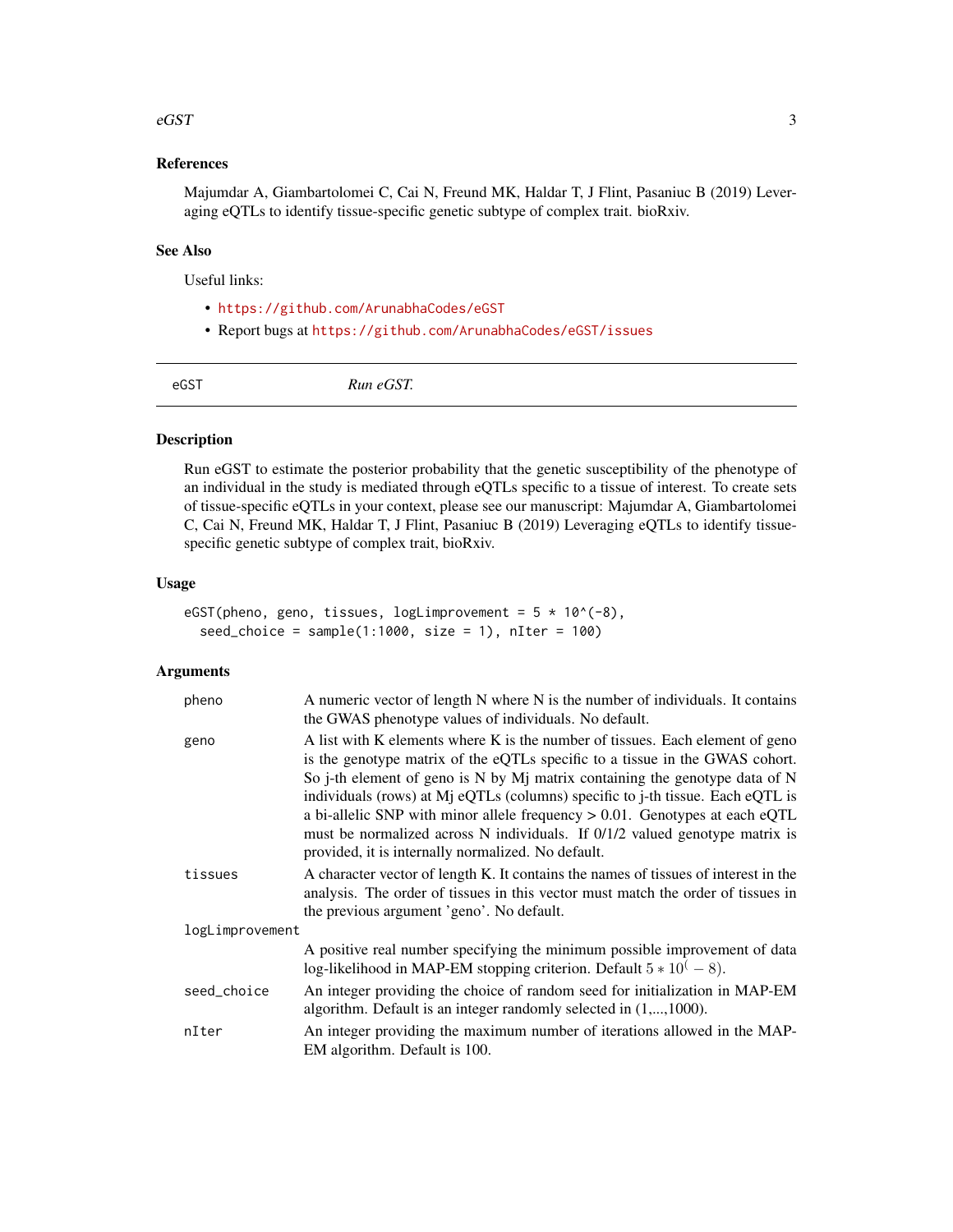<span id="page-3-0"></span>The output produced by  $eGST$  is a list which consists of various components.

| gamma   | A N by K matrix providing the tissue-specific posterior probability of N indi-<br>viduals across K tissues.                          |
|---------|--------------------------------------------------------------------------------------------------------------------------------------|
| alfa    | Baseline tissue-specific intercepts/means of the trait.                                                                              |
| beta    | Tissue-specific eQTLs' genetic effect on the trait.                                                                                  |
| sigma_g | Square root of the variance of tissue-specific per-eQTL genetic effect on the<br>trait.                                              |
| sigma_e | Square root of the error variance of tissue-specific subtype of the trait which<br>remains unexplained by the tissue-specific eQTLs. |
| m       | Number of tissue-specific eQTLs.                                                                                                     |
| logL    | log-likelihood of the data.                                                                                                          |

#### References

A Majumdar, C Giambartolomei, N Cai, MK Freund, T Haldar, T Schwarz, J Flint, B Pasaniuc (2019) Leveraging eQTLs to identify tissue-specific genetic subtype of complex trait. bioRxiv.

#### Examples

```
data(ExamplePhenoData)
pheno <- ExamplePhenoData
head(pheno)
data(ExampleEQTLgenoData)
geno <- ExampleEQTLgenoData
geno[[1]][1:5,1:5]
geno[[2]][1:5,1:5]
tissues <- paste("tissue", 1:2, sep = "")
result <- eGST(pheno, geno, tissues)
str(result)
```
ExampleEQTLgenoData *An example of tissue-specific eQTLs genotype data.*

#### Description

ExampleEQTLgenoData is a list with two elements each containing a 1000 by 100 ordered genotype matrix. Each matrix provides the genotype data of the 1000 individuals at 100 tissue-specific eQTLs for each tissue.

#### Usage

data(ExampleEQTLgenoData)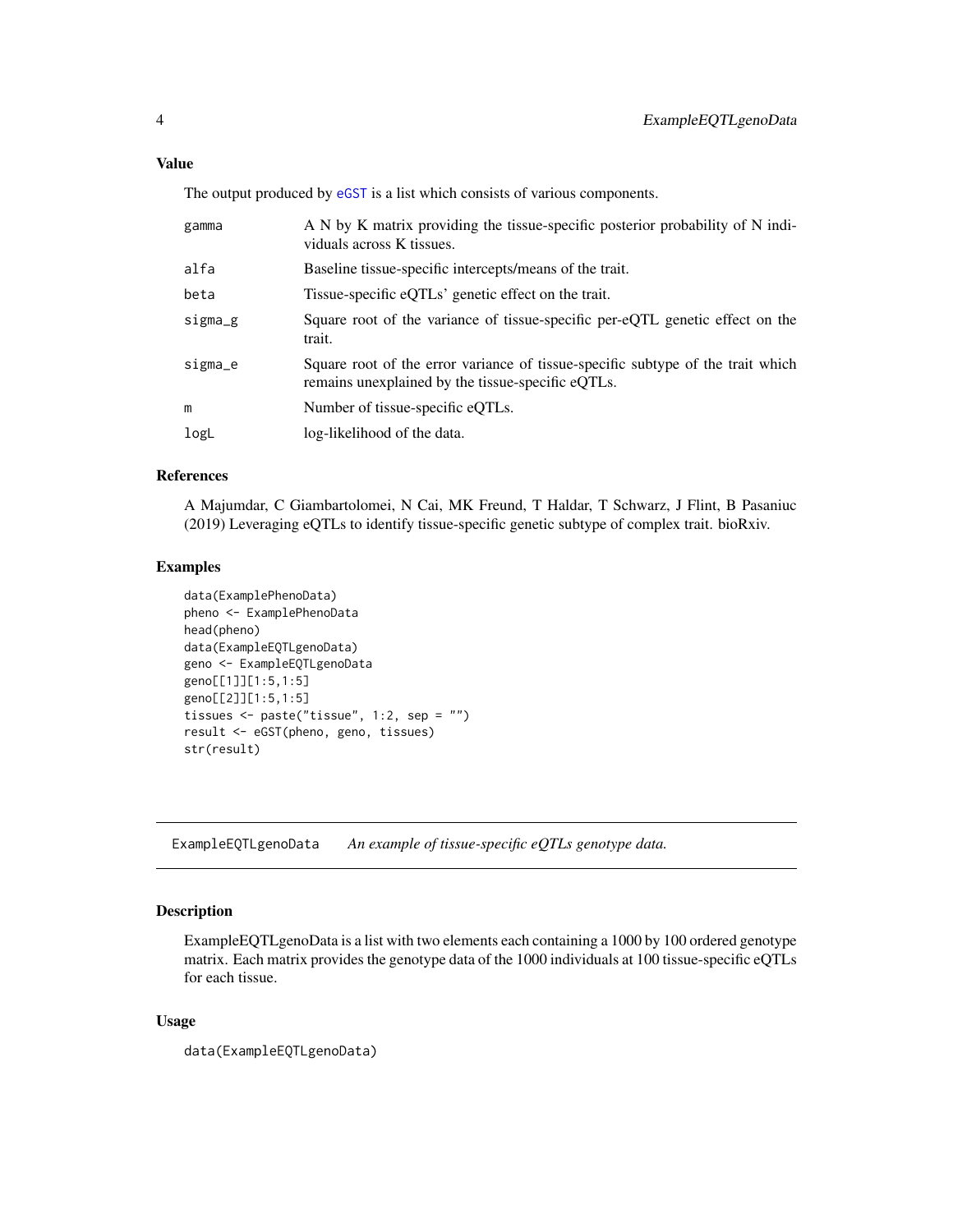#### <span id="page-4-0"></span>ExamplePhenoData 5

#### Format

A list of two numeric matrix each having 1000 rows (individuals) and 100 columns (eQTLs):

#### Examples

```
data(ExampleEQTLgenoData)
geno <- ExampleEQTLgenoData
```
ExamplePhenoData *An example of phenotype data.*

#### Description

ExamplePhenoData is a simulated vector of phenotype for 1000 individuals. In this simulated example dataset, we have considered two tissues and corresponding sets of 100 tissue-specific eQTLs each. First half of 1000 individuals' phenotypes were simulated to have genetic effect from the first tissue specific eQTLs, but no effect from the second tissue-specific eQTLs. Hence first 500 individuals were assigned to the first tissue. Similarly, second half of the 1000 individuals were simulated to have genetic effect from the second-tissue specific eQTLs and hence they were assigned to the second tissue.

#### Usage

```
data(ExamplePhenoData)
```
#### Format

A numeric vector of length 1000 containing the phenotype data of 1000 individuals.

#### Examples

```
data(ExamplePhenoData)
pheno <- ExamplePhenoData
```